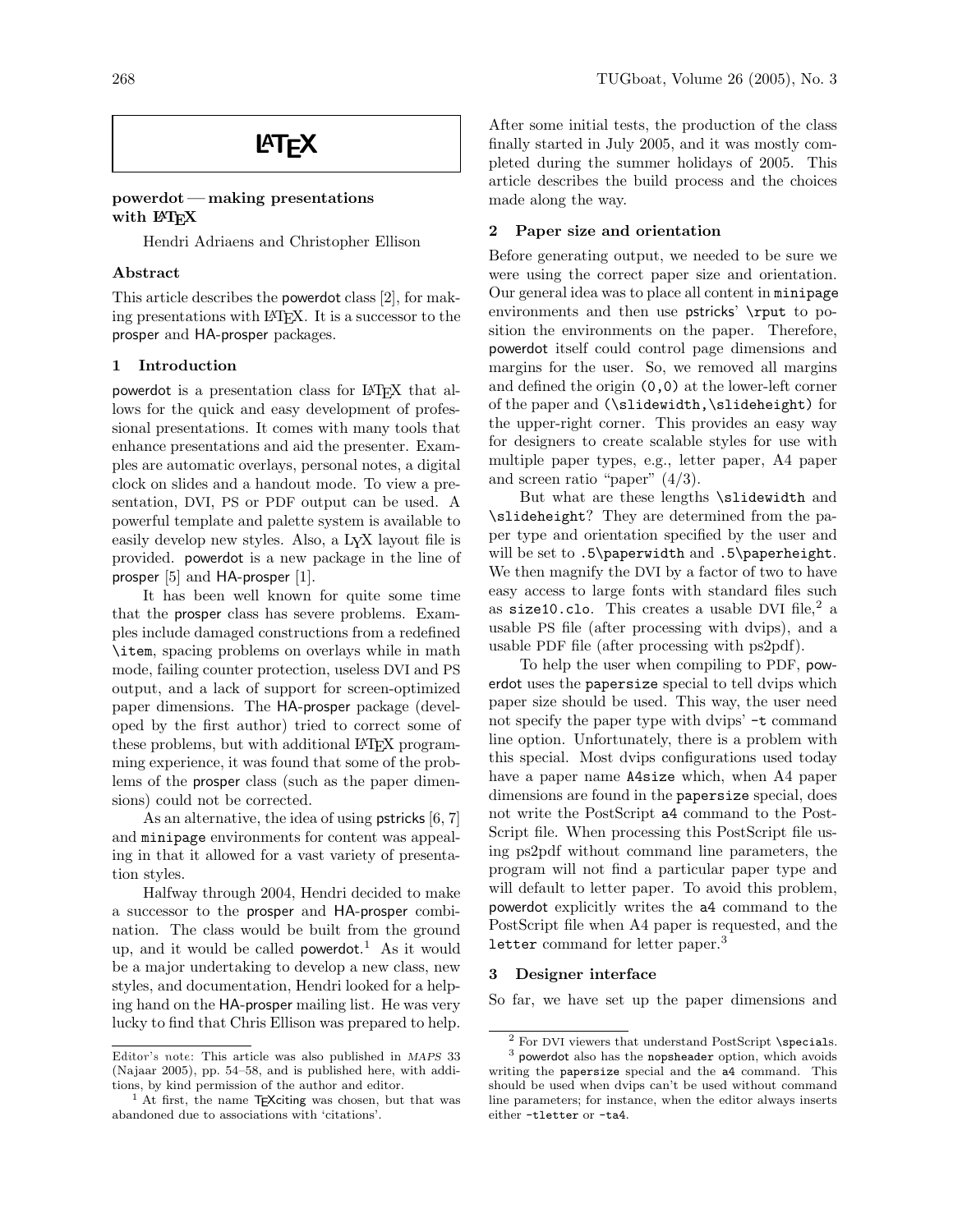made sure that the user can get a proper DVI, PS or PDF file without much trouble or knowing about command line parameters. Now we have to make sure that new slide styles can easily be developed. This will be a huge improvement over prosper's complicated and basically absent designer interface.

Remember, we started with the idea of placing content on the paper in minipage environments using \rput. This gives rise to a very simple but powerful designer interface where all properties of the main components (slide title, text box, etc.) can be controlled by keys (options), which are defined using xkeyval [3]. These keys can be used in powerdot's \pddefinetemplate command, which has another argument to create the background of the slide (using, for instance, pstricks). A special key, called ifsetup, can be used to specify to which setups all following keys should apply. For instance,

```
ifsetup={landscape,a4paper}
```
tells powerdot that all following keys should be used if the user requested landscape A4 paper. The following, however,

ifsetup=landscape

makes all following keys be used in landscape orientation with any paper type. powerdot also provides a \pdifsetup command that works in a similar way as the key, but takes true and false texts, executing one of them depending on the current setup of the document and the first argument, which is like the input to the ifsetup key.

The \pddefinetemplate command allows us to use an existing template as the basis for a new template, which further simplifies style development. Here is an example of the designer interface.

```
\documentclass[
 % orient=portrait
]{powerdot}
\pddefinetemplate{basic}{
  titlepos={.05\slidewidth,.91\slideheight},
 titlewidth=.9\slidewidth,
 textpos={.05\slidewidth,.85\slideheight},
  textwidth=.9\slidewidth,
  textfont=\raggedright\color{black}
}{%
  \psframe*[linecolor=yellow!20]%
  (0,0)(\slidewidth,\slideheight)%
}
\pddefinetemplate[basic]{slide}{%
  ifsetup=landscape,
 titlefont=\Large\raggedright\color{black},
 ifsetup=portrait,
  titlefont=\Large\centering\color{black}
}{}
```
\begin{document} \begin{slide}{Title} Some text. \end{slide} \end{document}

The first \pddefinetemplate command creates a template named basic, which defines the title and text position on the page, and (in the second argument) the background of the slides (here, a light yellow color).

The second \pddefinetemplate command defines a slide template, in this case based on the basic template. This template initializes the position of the main text box and the title and the text font to be used. In addition to the declarations coming from the basic template, the slide template specifies the title formatting (font, justification, and color).

Here we use the ifsetup key to choose different formatting for the slide title in landscape mode (\raggedright) or portrait mode (\centering). In practice, this might be considered inconsistent design, but here it just serves as an example. This example is simple, and the templates could easily be merged into one, but it clearly demonstrates the possibility of reusing existing templates.

Finally, we actually produce an example slide, using the just-defined slide environment.

If we typeset the example above in both landscape and portrait orientation, we get the following output.



When a designer wants to do more fancy things which cannot be controlled by keys, powerdot supplies a variety of macros that do specific jobs and can be redefined to achieve any desired goals. Examples are \pd@title, which controls the typesetting of the presentation title, and \pd@slidetitle, which controls the typesetting of slide titles. By default, these macros just pass on their argument, but they can be redefined to do arbitrary things.

As examples of the possibilities of the design interface of powerdot, you can find samples of some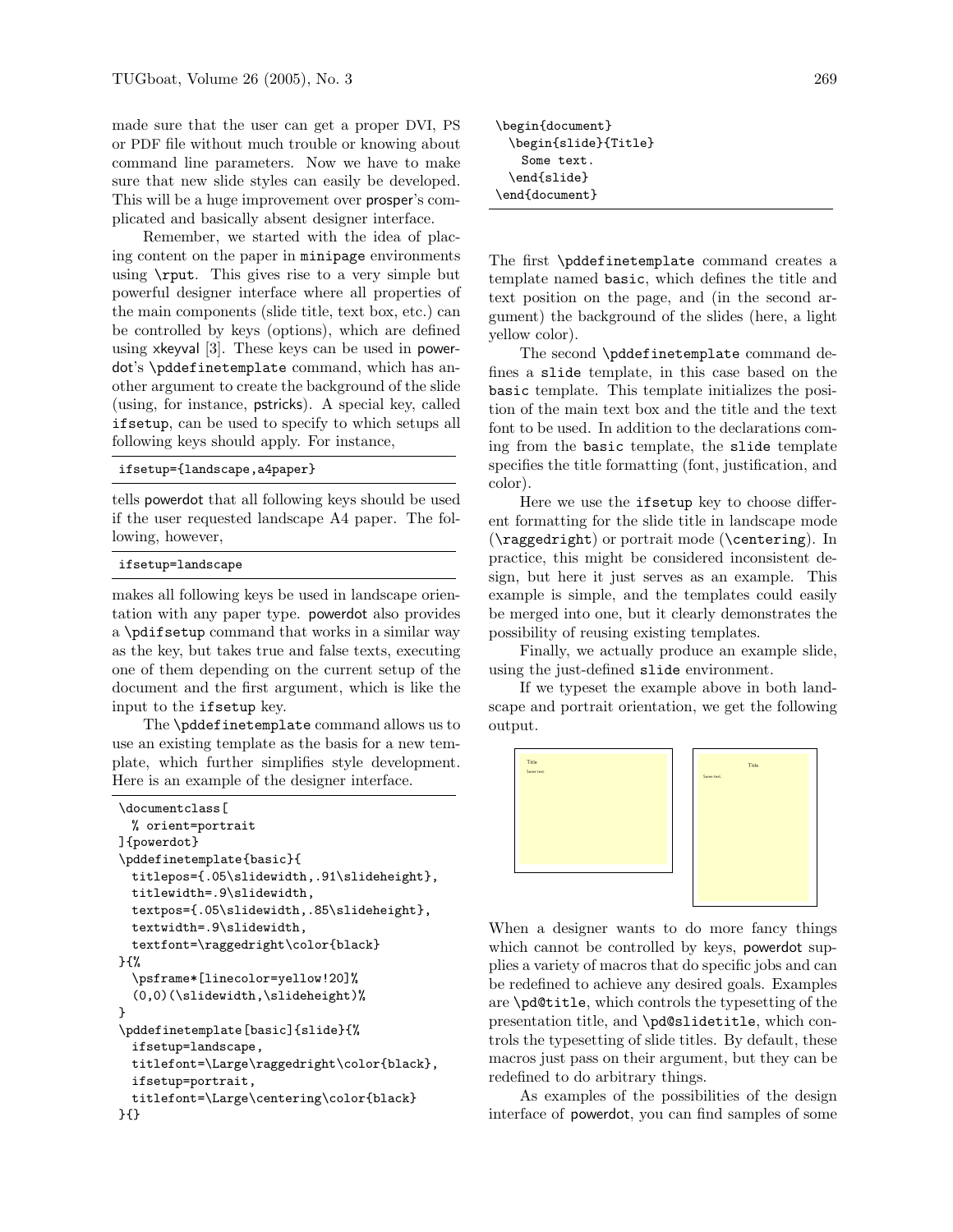

<span id="page-2-0"></span>Figure 1: sailor style



Figure 2: bframe style

of the currently available presentation styles in figures 1 to 3.

# 4 User interface

Most importantly, a new user interface needed to be developed which was both powerful and simple to use. Setting up the main characteristics of a presentation, like paper type, font size and style, is done via the \documentclass command. Other settings, like the footers, transition effects and layout of lists, is done via the \pdsetup command.

The user interface for making slides is intended to be very simple and is mainly formed by the slide environment.<sup>4</sup> By default, this environment first stores the literal text of the body in a token register. This allows us to reuse the body later on. We do this by searching the input stream for the



Figure 3: paintings style

next occurrence of the \end command. If this command has the proper argument, namely slide, then we have found the end of the slide and we can start processing the content. If not, we add the text found so far to the token register and continue the search.

Now that we have the body 'in our hands', we can typeset it once and see what happens. The user could actually have specified an overlay command like \onslide or \pause in the slide. During the first run, these commands are executed and these are used to determine the remaining number of times that we need to typeset the body. This process creates several overlays using just one slide environment. Here is an example.<sup>5</sup>

```
\begin{slide}{My first slide}
 Hello \pause world!
\end{slide}
\begin{slide}{My second slide}
 \onslide{1-}{Hello} \onslide{2}{world!}
\end{slide}
```
This example creates two overlays for each slide. Hello will appear on both overlays for each slide, while **world!** appears only on every second overlay.

There is a T<sub>E</sub>Xnical drawback to using the technique described above to get the body of the environment, and that is that the category codes will be fixed in the text once we typeset it for the first time. Hence, constructions that rely on changing catcodes internally, such as the verbatim environment, do not work inside the slide environment. Thus, powerdot implements two other techniques to process slides.

The second technique (accessed by the slide option method=direct) directly typesets the body of

<sup>4</sup> Most styles supply additional templates, such as the wideslide environment, but these work internally the same as the slide environment.

<sup>5</sup> Please refer to the documentation for syntax details.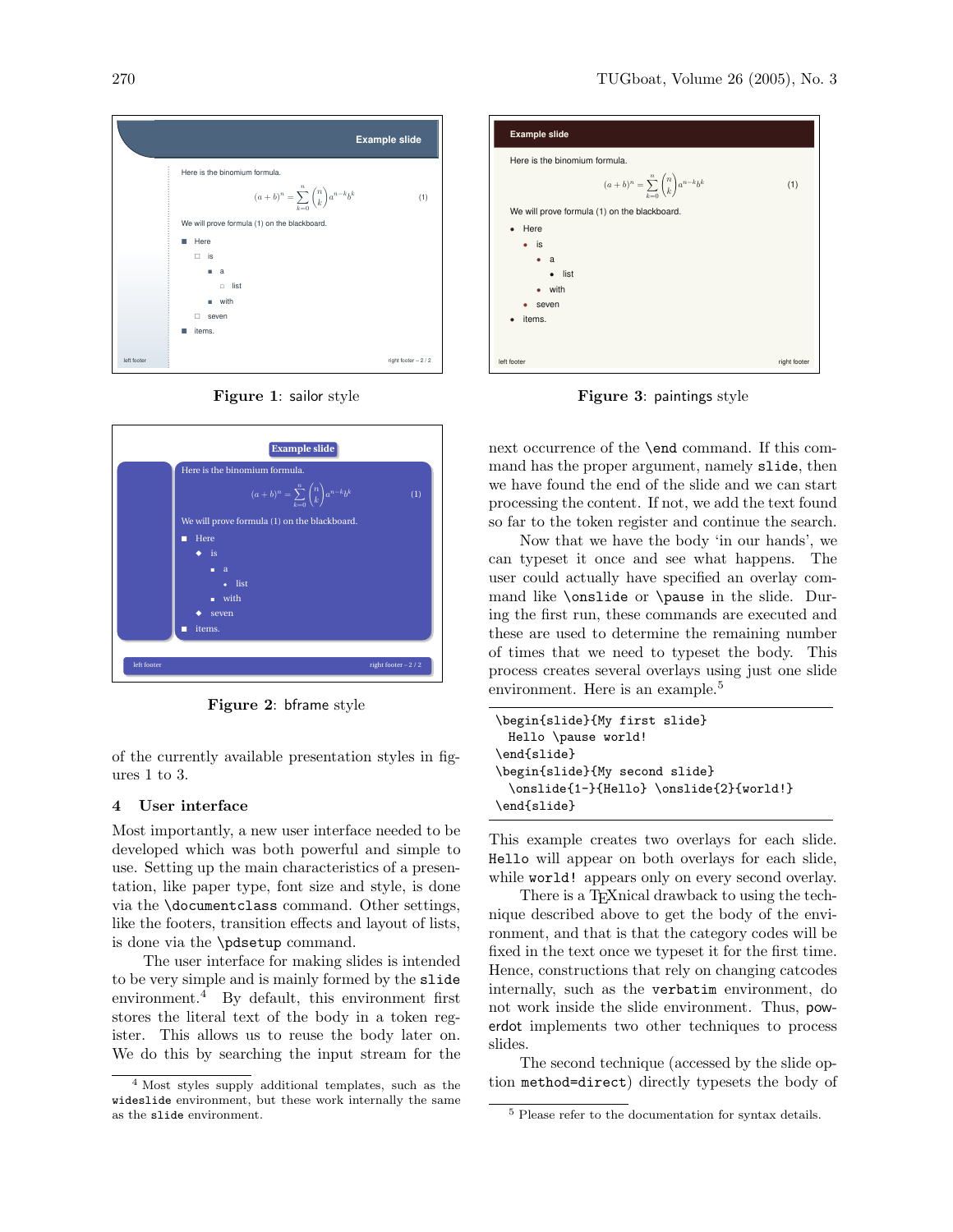the slide, instead of storing it first in a token register. This is fast, and allows for verbatim listings on slides, but doesn't allow for overlays.

The third technique (accessed by the slide option method=file) writes the body of the slide to a temporary file. This file can be read back in again to produce the slide. This method does allow for verbatim on slides and for overlays. However, since an external file is needed, this is a little bit slower than the other two methods.

Here is an example for having both verbatim and overlays on slides.

```
\begin{slide}[method=file]{Verbatim and
                           overlays}
\begin{lstlisting}[frame=single,
                    escapeinside='']
   the first line of code'\pause'
   the second line of code'\pause'
   the third line of code
\end{lstlisting}
\end{slide}
```
The example uses the listings package and creates three overlays on which the program listing is revealed step by step.

#### 5 Supporting LATEX commands

Of course, creating a presentation is rather different from writing an article, and by introducing new features, such as overlays, we might bring trouble to standard LAT<sub>F</sub>X constructions.

L<sup>A</sup>TEX counters are one example. When repeatedly typesetting the same text, a counter increase in that text (for instance by the equation environment) gets executed each time. This could lead to the same equation having different numbers on different overlays. This is easily overcome, however. We record the value of known counters before typesetting the first overlay and reset it at the start of the next overlay. powerdot does this automatically for the counters equation, figure, table and footnote. The user can add more counters to the list by using the counters key in the \pdsetup command.

A similar example is the \label command. If the standard \label command were executed on overlays, the user would always get errors about Multiply defined labels. prosper tried to solve this issue by executing \labels only on the first overlay. It is obvious that this leads to undefined labels when a label does not appear on the first overlay, for instance, because it was gobbled by, for example, \onlySlide\*{2}{...}. Another idea would be to tell the user to always use \label inside an appropriate \onslide command with a single overlay specification to avoid multiply defined labels. That, however, requires extra work from the user.

In contrast, powerdot executes the \label only on the first overlay where it is actually used. This could, for example, be overlay 37. The way it does this is by adding all labels defined on a slide to a list. If the list already includes the current label, this label is not executed again. The list is emptied at the start of every slide. The side effect of this system is that multiply-defined labels on the same slide cannot be detected anymore. However, multiply-defined labels on different slides still result in a warning in the log file of the user. This side effect is not considered very serious, as the source of a single slide is usually rather short and errors can be observed in the output.

#### 6 LYX support

To support the use of  $L<sub>Y</sub>X$  [4] for creating **powerdot** presentations, we wanted the user interface to work within the restrictions set by L<sub>Y</sub>X. One of the difficulties with LYX's interface is that it doesn't allow environments to have arguments. Instead, we have to use commands to indicate the beginning and end of a slide. When a powerdot  $LyX$  presentation is exported to L<sup>AT</sup>FX it looks like this:

Here, **\lyxend** is a harmless macro that is only used by \lyxslide as a delimiter. This interface can be extended via the \pddefinelyxtemplate command if a style defines custom templates. This command defines a control sequence that uses the underlying templates, like \lyxslide uses the slide template.

The LYX interface of powerdot also allows for the direct and file processing methods described in section 4. This does lead to a tricky situation when writing the body of a slide verbatim to a file, because we read material line by line. When seeing \lyxend, we need to stop reading verbatim, but as the next slide starts again at the same line, this will also be read verbatim. To be able to execute the next slide again, we also need to write the remainder of the line to a temporary file and read it back in.  $\varepsilon$ -T<sub>E</sub>X's \scantokens could also be used to do this job, but it has the habit of inserting an end-of-file